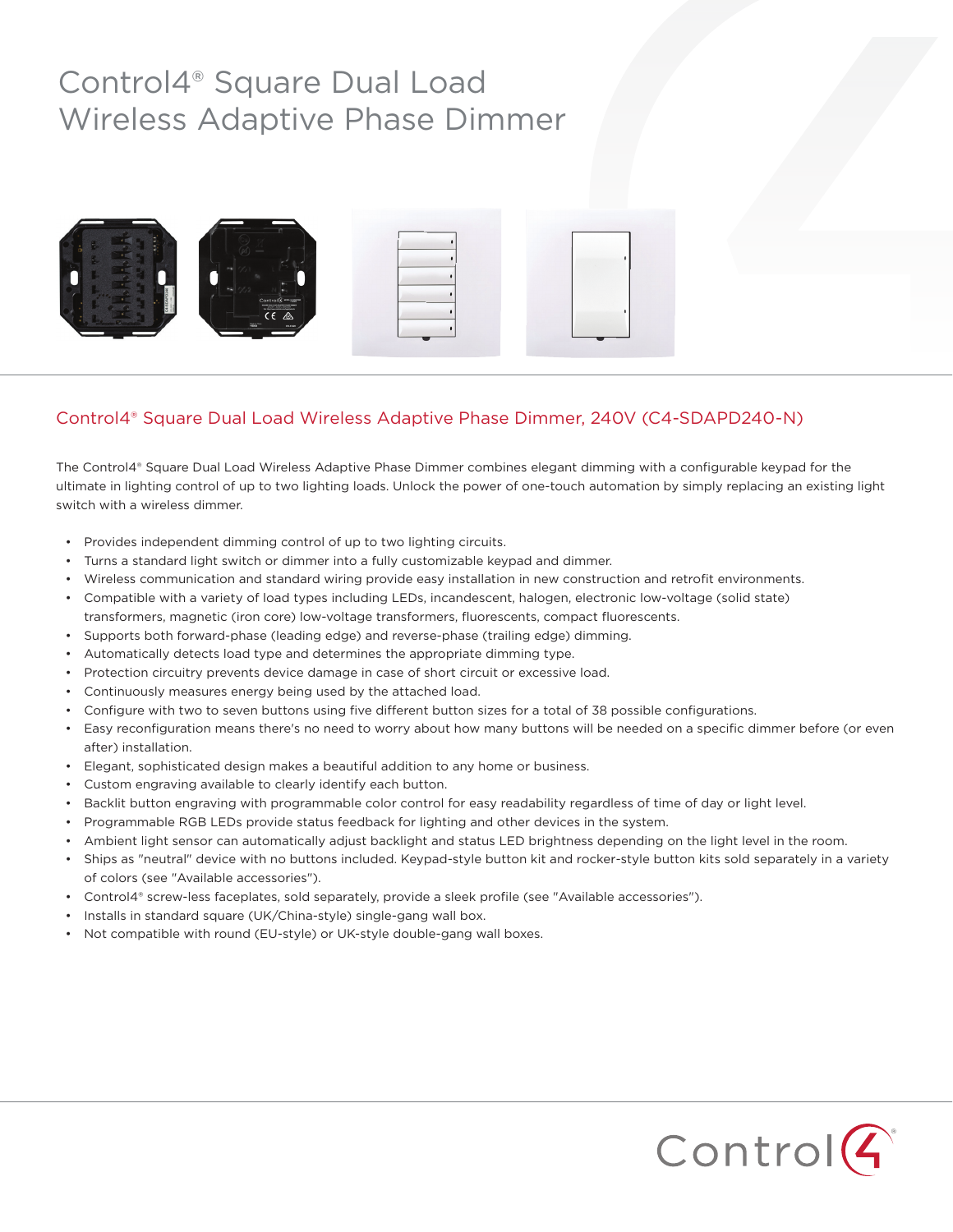### Control4® Square Dual Load Wireless Adaptive Phase Dimmer

| Model number                             | C4-SDAPD240-N                                                                                                                                                                                                                                                                                                                                                                                                            |                   |
|------------------------------------------|--------------------------------------------------------------------------------------------------------------------------------------------------------------------------------------------------------------------------------------------------------------------------------------------------------------------------------------------------------------------------------------------------------------------------|-------------------|
| <b>Power</b>                             |                                                                                                                                                                                                                                                                                                                                                                                                                          |                   |
| Power requirements                       | 230VAC +/-10%, 50/60 Hz<br>This device can function with or without a neutral AC connection<br>depending on load type. Wiring with a neutral is always the<br>preferred wiring method (if possible).<br>When wired without a neutral:<br>. Load 1 will be forced into a switch-only mode. It will not be<br>possible to dim load 1.<br>• The minimum wattage requirements increase. See "minimum load"<br>section below. |                   |
| Power consumption                        | 600mW                                                                                                                                                                                                                                                                                                                                                                                                                    |                   |
| Load types and ratings                   |                                                                                                                                                                                                                                                                                                                                                                                                                          |                   |
| Supported load types                     | Incandescent, halogen, electronic (solid state) low-voltage (ELV)<br>transformer, magnetic (iron core, inductive) low-voltage (MLV)<br>transformer <sup>1</sup> , phase-dimmable fluorescent, compact fluorescent, and<br>LED.                                                                                                                                                                                           |                   |
| Maximum load                             |                                                                                                                                                                                                                                                                                                                                                                                                                          |                   |
|                                          | Reverse phase                                                                                                                                                                                                                                                                                                                                                                                                            | Forward phase     |
| Incandescent (tungsten)                  | 350W                                                                                                                                                                                                                                                                                                                                                                                                                     | 250W <sup>2</sup> |
| Halogen                                  | 350W                                                                                                                                                                                                                                                                                                                                                                                                                     | 250W <sup>2</sup> |
| Fluorescent <sup>3</sup>                 | 100W                                                                                                                                                                                                                                                                                                                                                                                                                     | 100W              |
| Compact fluorescent (CFL)3               | 100W                                                                                                                                                                                                                                                                                                                                                                                                                     | N/A               |
| LED <sup>3</sup>                         | 100W                                                                                                                                                                                                                                                                                                                                                                                                                     | 30W               |
| Minimum load (with neutral)              |                                                                                                                                                                                                                                                                                                                                                                                                                          |                   |
| All load types <sup>1,3</sup>            | 1W                                                                                                                                                                                                                                                                                                                                                                                                                       |                   |
| Minimum load (without neutral)           |                                                                                                                                                                                                                                                                                                                                                                                                                          |                   |
| Incandescent (tungsten)                  | 7W                                                                                                                                                                                                                                                                                                                                                                                                                       |                   |
| Halogen <sup>1</sup>                     | 7W                                                                                                                                                                                                                                                                                                                                                                                                                       |                   |
| Fluorescent <sup>1,3</sup>               | 20W (see note 3 below)                                                                                                                                                                                                                                                                                                                                                                                                   |                   |
| Compact fluorescent (CFL) <sup>1,3</sup> | 20W varies (see note 3 below)                                                                                                                                                                                                                                                                                                                                                                                            |                   |
| LED <sup>1,2</sup>                       | 20W varies (see note 3 below)                                                                                                                                                                                                                                                                                                                                                                                            |                   |

**1 Important!** When dimming magnetic (MLV) loads, each transformer must be loaded to at least 50% of its maximum load.

2Incandescent and mains-voltage halogens should be dimmed using reverse phase. If forward-phase dimming is forced with either of these load types and the dimmer is wired without a neutral, load 2 must be derated to 150W.

<sup>3</sup>The minimum and maximum load requirements for fluorescent, CFL, and LED loads can vary greatly, depending upon the specific fixture and/or bulb being used. The quality and performance of these load types varies greatly from manufacturer to manufacturer. At higher wattages, in-rush current spikes may cause an overcurrent fault on the dimmer. At low wattages, particularly when the dimmer is wired without a neutral, the light may not be able to completely turn off, may flicker, or may cause the dimmer to power starve. Control4 strongly recommends bench testing the actual loads<br>being used in the exact wiring configuration that will be used before performing the installation.

|                         | Environmental                                                                                                                                                 |  |
|-------------------------|---------------------------------------------------------------------------------------------------------------------------------------------------------------|--|
| Operational temperature | $0^{\circ}$ C ~ 40 $^{\circ}$ C (32 $^{\circ}$ F ~ 104 $^{\circ}$ F)<br>All load ratings based on an ambient temperature of $25^{\circ}$ C (77 $^{\circ}$ F). |  |
| Humidity                | 5% to 95% non-condensing                                                                                                                                      |  |
| Storage                 | $-20^{\circ}$ C ~ 70 $^{\circ}$ C (-4 $^{\circ}$ F ~ 158 $^{\circ}$ F)                                                                                        |  |
|                         | <b>Miscellaneous</b>                                                                                                                                          |  |
| Control communications  | ZigBee, IEEE 802.15.4, 2.4 GHz, 15-channel spread spectrum radio                                                                                              |  |
| Wires per connector     | One 0.5 mm <sup>2</sup> - 2.5 mm <sup>2</sup> or two 0.5 mm <sup>2</sup> - 1.5 mm <sup>2</sup>                                                                |  |
| <b>Dimensions</b>       | $81 \times 81 \times 30$ mm (3.2 $\times$ 3.2 $\times$ 1.2 in.)                                                                                               |  |
| Depth in wall box       | 25.8 mm (1.0 in.)                                                                                                                                             |  |
| Minimum wall box depth  | 35 mm (1.4 in.)                                                                                                                                               |  |
| Weight                  | $0.09$ kg $(0.2$ lb.)                                                                                                                                         |  |
| Shipping weight         | $0.136$ kg $(0.3$ lb.)                                                                                                                                        |  |
|                         |                                                                                                                                                               |  |



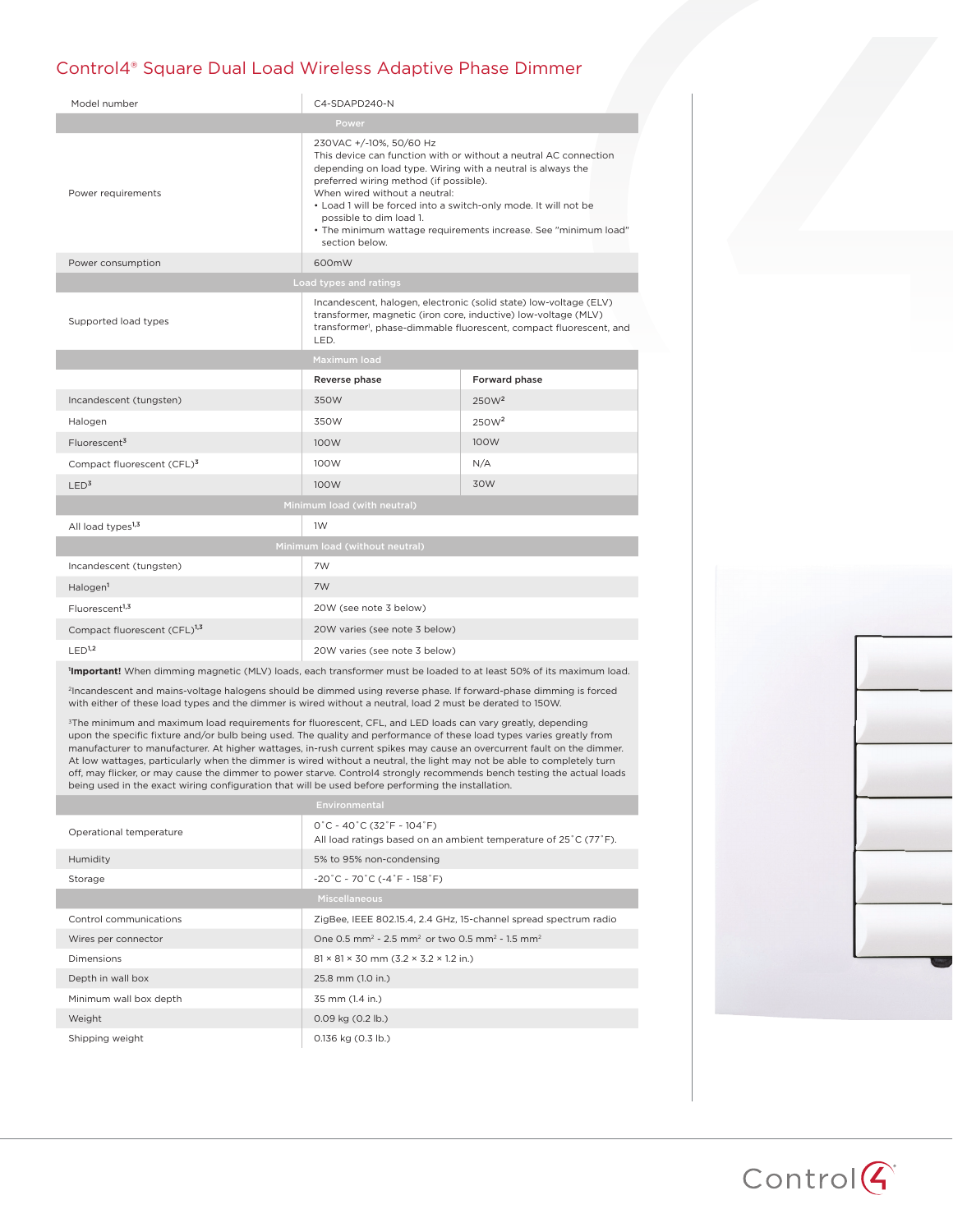#### Control4® Square Dual Load Wireless Adaptive Phase Dimmer

| Available accessories                                                   |                                                                                                                                                                                                    |  |
|-------------------------------------------------------------------------|----------------------------------------------------------------------------------------------------------------------------------------------------------------------------------------------------|--|
| Square Device Keypad Button Kit (C4-CKSK-xx)                            | WH. SW. BL. MB. AU                                                                                                                                                                                 |  |
| Square Device Rocker Button Kit (C4-CKSR-xx)                            | WH. SW. BL. MB. AU                                                                                                                                                                                 |  |
| Square Single-gang Faceplate (C4-SFP1-xx)<br>Glass<br>Metal and plastic | WG, BG, WH, LA, IV, BR, BL, SW, MB, BI, AU, SN, SS, VB, CH, MS<br>$95 \times 95 \times 8.0$ mm $(3.7 \times 3.7 \times 0.3$ in.)<br>$85 \times 85 \times 7.5$ mm $(3.3 \times 3.3 \times 0.3$ in.) |  |
| Engraved Button, Single High (C4-EBD1H-xx)                              | WH, LA, IV, BR, BL, SW, MB, BI, AU                                                                                                                                                                 |  |
| Engraved Button, Double High (C4-EBD2H-xx)                              | WH. LA. IV. BR. BL. SW. MB. BI. AU                                                                                                                                                                 |  |
| Engraved Button, Triple High (C4-EBD3H-xx)                              | WH. LA. IV. BR. BL. SW. MB. BI. AU                                                                                                                                                                 |  |
| Engraved Button, Rocker (C4-EBDR-xx)                                    | WH. LA. IV. BR. BL. SW. MB. BI. AU                                                                                                                                                                 |  |

Glass colors: WG=White, BG=Black

Gloss colors: WH=White, LA=Light Almond, IV=Ivory, BR=Brown, BL=Black

Satin colors: SW=Snow White, MB=Midnight Black, BI=Biscuit, AU=Aluminum

Metal finishes: CH=Chrome, MS=Matte Stainless, SN=Satin Nickel, VB=Venetian Bronze, CH=Chrome, MS=Matte Stainless





Copyright ©2019, Control4 Corporation. All rights reserved. Control4, Pakedge, Triad, and their logos are<br>registered trademarks or trademarks of Control4 Corporation in the United States and/or other countries. 4Store,<br>4Si

DOC-00254-C, 201-00452-C 2019-02-01 MS